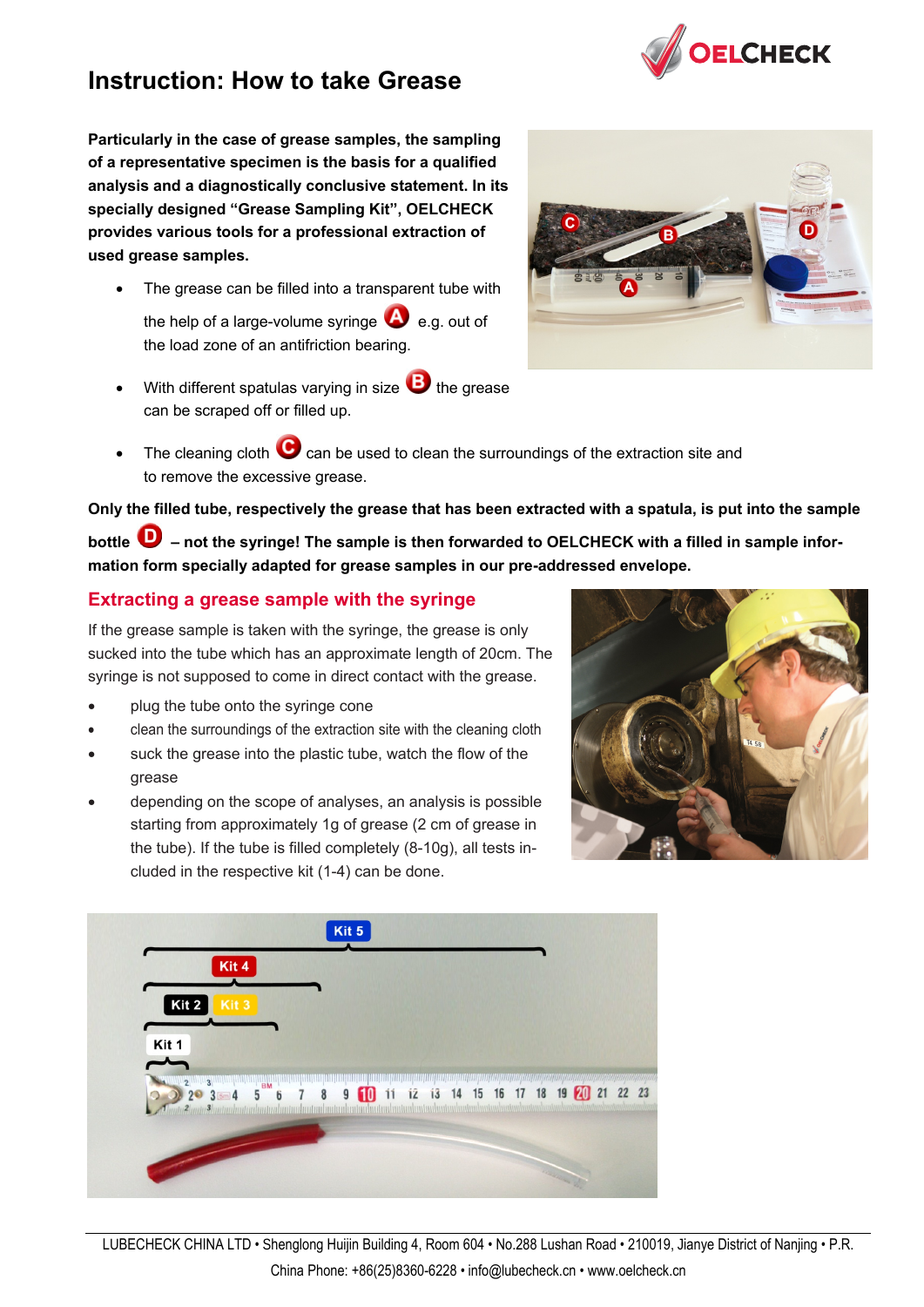### LUBECHECK CHINA LTD • Shenglong Huijin Building 4, Room 604 • No.288 Lushan Road • 210019, Jianye District of Nanjing • P.R. China Phone: +86(25)8360-6228 • info@lubecheck.cn • www.oelcheck.cn

## **Instruction: How to take Grease**

• After sampling, pull the tube off the syringe. Bend the tube in the middle and put it into the sample bottle with the kink on top

**Pleaes note:** Do not duct-tape the tube or the tube's endings.

### **Taking a grease sample with a spatula**

If an extraction of the grease with the syringe is not possible, you can use one of the three spatulas instead. This may be the case if you have to deal with hard-to-reach bearings and inoperative components or if the sample has to be taken at the sealing lip or from pressure relief holes.

- Clean the surroundings of the extraction site with the provided cleaning cloth
- Scrape the grease off at the representative spots with the spatula
- Collect the grease which may escape due to re-lubrication directly at the sealing.
- Wipe off the grease sticking to the spatula at the lid or at the mouth of the sample bottle.

**Please note:** The spatulas provided in different versions and widths allow a representative sampling.

**If the grease is mixed in track at a slow rotation of the bearing before sampling, you will receive a diagnostically conclusive reference sample. Make sure – via visual control – that you only draw up used grease.** 

#### **Sampling procedure in case of a dismantled bearing**

Suck the used grease out of the area around the cage and between the rolling elements into the tube or remove the grease from this area with a spatula.

#### **Sampling procedure in case of an implemented bearing**

Unplug the lubricating nipple. The tube fits into its thread hole. Suck the grease into the tube until it is visually sure - due to a change in colour or structure - that it is the used grease which is in the tube.